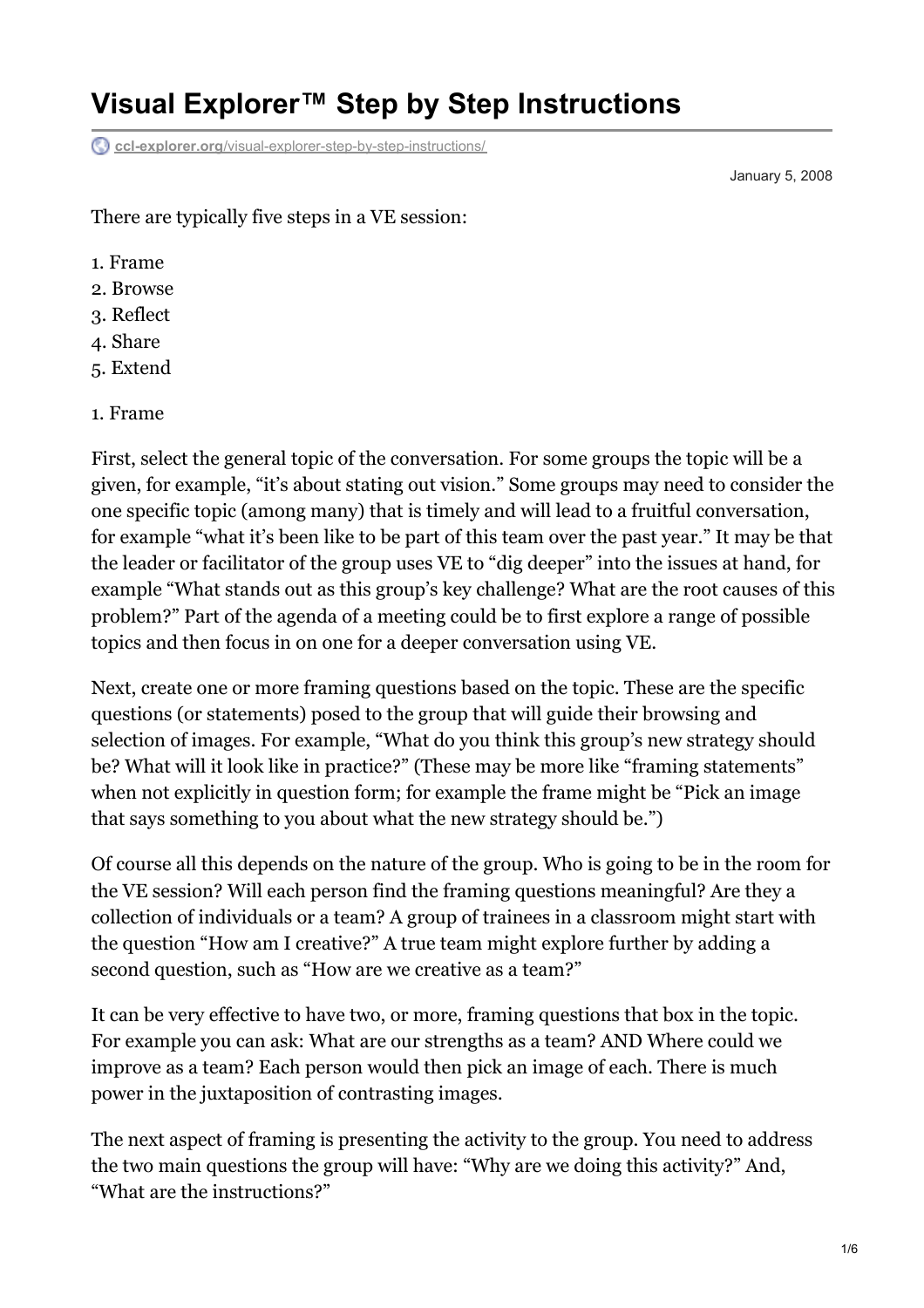Why are we doing this activity? It is best to say this simply and not over-explain or oversell the process. For example "We are doing this to have an open and honest conversation about (the topic). We want to explore (these questions)." For groups that are skeptical of VE it is best to give a brief, clear rationale based on addressing some shared issue, with VE as merely one tool for looking at the issue. Don't position VE as some kind of magic bullet.

What are the instructions? These vary according to the group and the specific application. Specific instructions and options are given (\*\*\*) in the steps below, but must be adapted to the context.

\*\*\* Option. Additional resources are available to assist the facilitator of a VE session. These are in the form of PowerPoint slide shows with instructions, handouts, and worksheets. But simpler is often better.

\*\*\* Reflection: Each person thinks about the topic, and takes a few moments to write or reflect about his or her personal perspective on the topic and the framing question(s). These notes can include anything that's relevant to that individual—observations, answers, emotions, points of confusion, and so on. Group members can use journals, notepads, or the Visual Explorer Worksheet. These notes are private but lead to the selection of an image and point of view to be shared.

Its tempting to skip or hurry this step, but it can be effective as a way to begin to switch mental gears into a more reflective and attentive mode. Ask people not to talk starting with these moments before browsing. Cue the music.

\*\*\* State any norms for the privacy of the conversations. For example, some groups will need to abide by the norm of "what is said in the room stays in the room."

## 2. Browse

A key step in any VE session is browsing through the images. The facilitator spreads out the images so they can be easily viewed by people as they walk around. Typically the images are placed on the floor or table tops or both. Some people like to line them up square, and some like to scatter them. This is based on MBTI type and lumbar flexibility but otherwise does not matter. VE images have even been hung on walls for browsing but that takes more effort. Placing the images can be done before the meeting if a separate room or hallway is used for browsing. There is something helpful in people having to rub shoulders to browse.

One or more of the participants can help you spread out the images, and pick them up later. If you put them out early people will comment on them and step on them, which can be fun, its up to you.

Card sizes are more compact for browsing and can even be used on a desktop. The digital version of VE allows online browsing.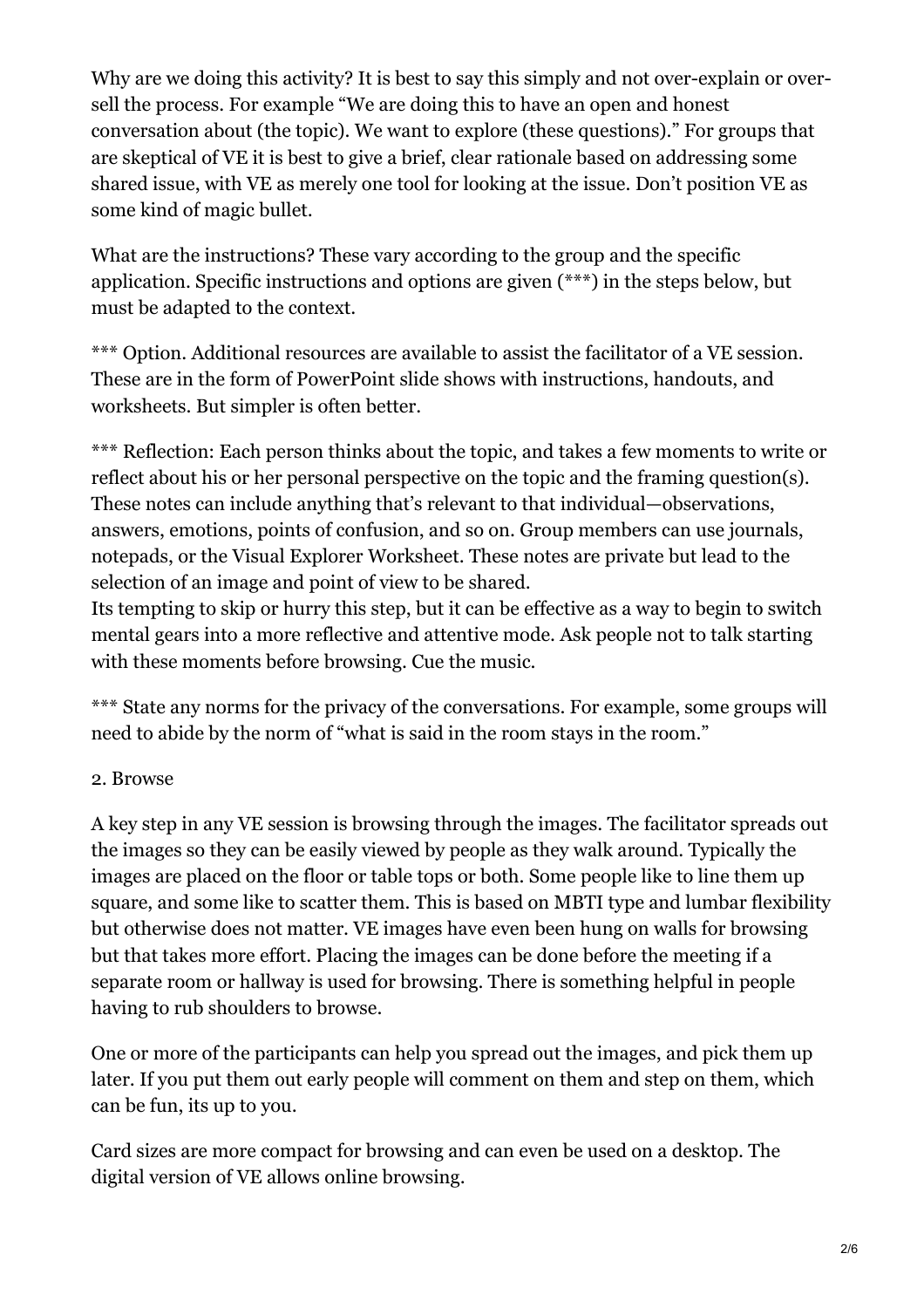Browsing is an R-mode activity. The browsing of images, especially since no text is involved, draws powerfully on the right side of the brain. This is good, since it aids the perception of patterns, intuitions, and emotions. Therefore, no talking. Any kind of verbal language tends to turn down R-mode and turn up L-mode. Instrumental, upbeat music is good, Mozart works. They can start talking again once they get into the small group conversations.

\*\*\* Browse the images until you find one that is about your answers or reactions to the question. The connection of the image to the question might be literal, rational, or emotional, or a hunch. You may not even know why you picked it at first. Keep the framing question in the back of your mind. Relax, browse and pick. Take your time. No talking.

Probably because of R-mode, this is the step where even the skeptics begin to like it a little bit. The images are provocative. Browsing can be a relaxed but alert "flow" state. People tend to get rushes of emotions and intuitions. Conscious, rational responses to the framing questions start rolling around with the pre-conscious ones. Metaphors suggest themselves. Sometimes the choice of an image is likewise pre-conscious, and sudden, something grabs you, so that it feels like "the image picked me." All this leads to multiple meanings for the images going on at the same time. Much of the power of VE is in the fluidity of multiple meanings in a highly visual context.

Scientists using VE have often recognized this combined effect of image, intuition, and metaphor as related to doing science. People naturally think in pictures. Images are the meeting place of art and science.

\*\*\* Option: Upside-Down Images: When spreading the pictures for browsing, turn a few of them over (at least one for each person participating) so those images are hidden. As group members select images, each also selects one of the hidden ones without looking at it. Near the end of the group conversations, look at the hidden image, and interpret them. We sometimes say: "What if these images portray what is missing or neglected or overlooked?" Curiosity runs high about the hidden images. Even if most group members don't get any insights from the hidden pictures, a few will. Don't try to control the discussion, but be aware that it may provide an opening to issues that the group had previously avoided. Don't treat this as mystical—it is projective—and, the facilitator is welcome to turn over deliberately provocative images. Better to treat the "upside-down images" as fun, as play, and then harvest any serious insights that arise.

## 3. Reflect

Reflection—as in quietly observing, while also thinking and analyzing, in a fully attentive way—happens deliberately at several points during the VE session including (ideally) both before and after browsing, and (optionally) at the end of the conversations.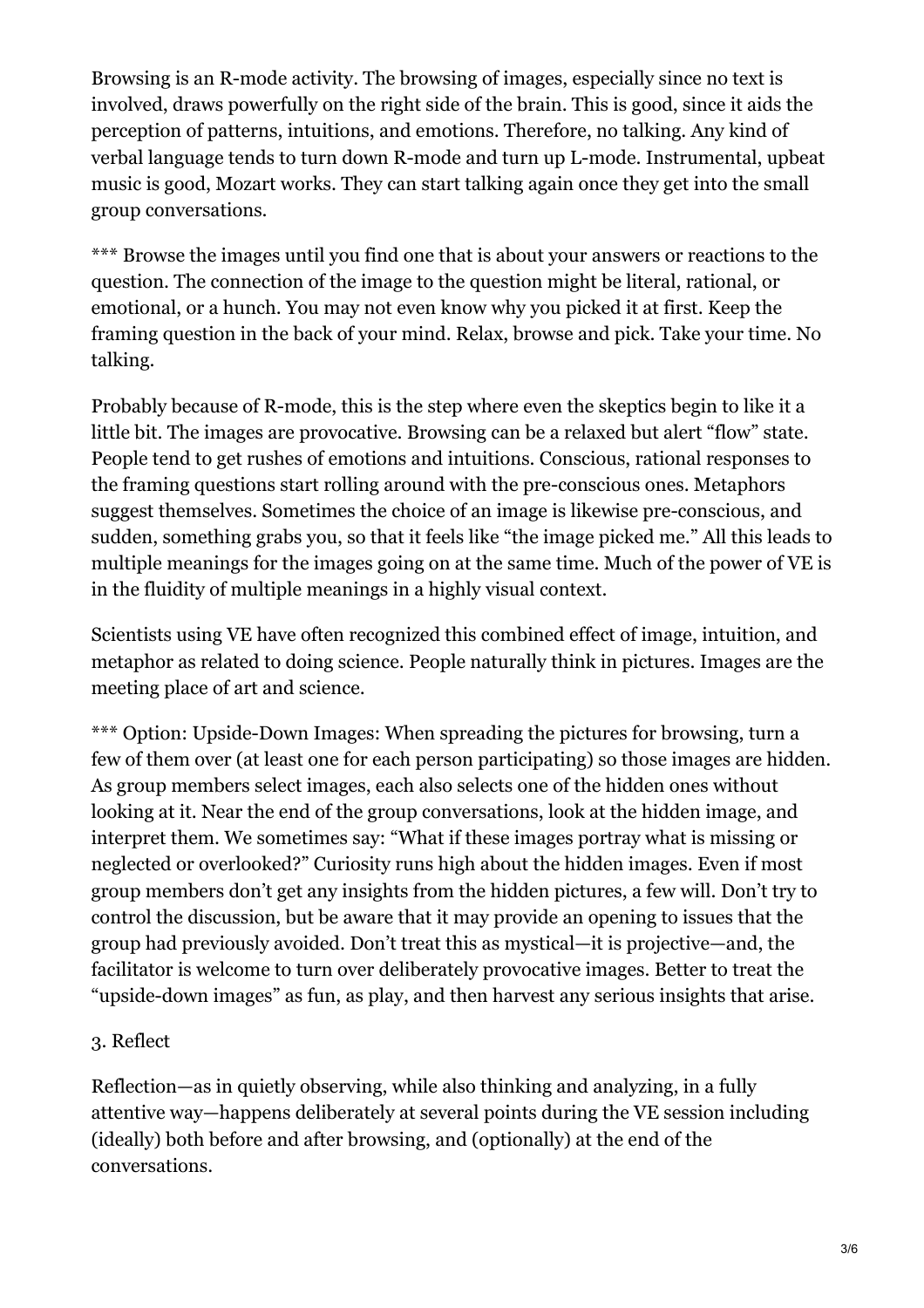\*\*\* When you have picked an image, spend some time looking at it. (The Worksheet is optional here.) Write down a few notes about what you see. What is it? What is happening? What is unknown or vague? Why were you drawn to this image? And last, after close attention to the image: How does the image connect to the framing question? Once again, its tempting to skip or hurry this step. There is some built in time for most of the group while the last person picks her image. But it can be quite effective to hold people in this attentive R-mode state and spend time with the image, not glossing over the details, but taking time to observe the image itself. Challenge them to see what is in front of them, beyond first impressions.

At these points of reflection, it helps to ask for No Talking. Note writing is good, but simply some time for quiet observing, thinking and reflecting can suffice.

#### 4. Share

Using the images, share the images and have conversations about the topic and questions, usually within subgroups. Three to five people in each subgroup works well. The larger the group, the more time it takes for all to share. Subgroups can be randomly assigned; or, composed of those who finish browsing at the same time; or, by groups of people who don't know each other as well; or, by deliberately creating diverse groups.

Make a simplified version of the following steps available to the group on a flip chart or as a handout or slide [link to resource]. Let the groups manage themselves using some version of these instructions, with the facilitator moving among the groups and helping as needed.

\*\*\* The group (or sub-groups of 3-5) sits in a circle. One person at a time shares his or her image(s) as follows:

First: "Share the image and describe the image itself (forget about any connection to the question for a moment). What is it? What is happening? What do you notice?" Second: "What connections do you make from the image to the question? How is the image a response to the question?" (Repeat these two steps for each image held by this person.)

Third: Each person in the group responds to the image(s) offered by this first person. Each response may also have two parts: "What do you see in the image? Do you see the same things that other's see? What stands out to you? AND THEN: "What connections do you make from the image to the question?" After the first person has shared their images around the group in this way, he or she thanks the group, and the conversation moves on to the next person and their image(s). Continue until everyone has shared their images.

\*\*\* Allow at least five minutes per person during the small-group discussions. Let the groups know at the start how much time they have and keep them informed about their time throughout the process.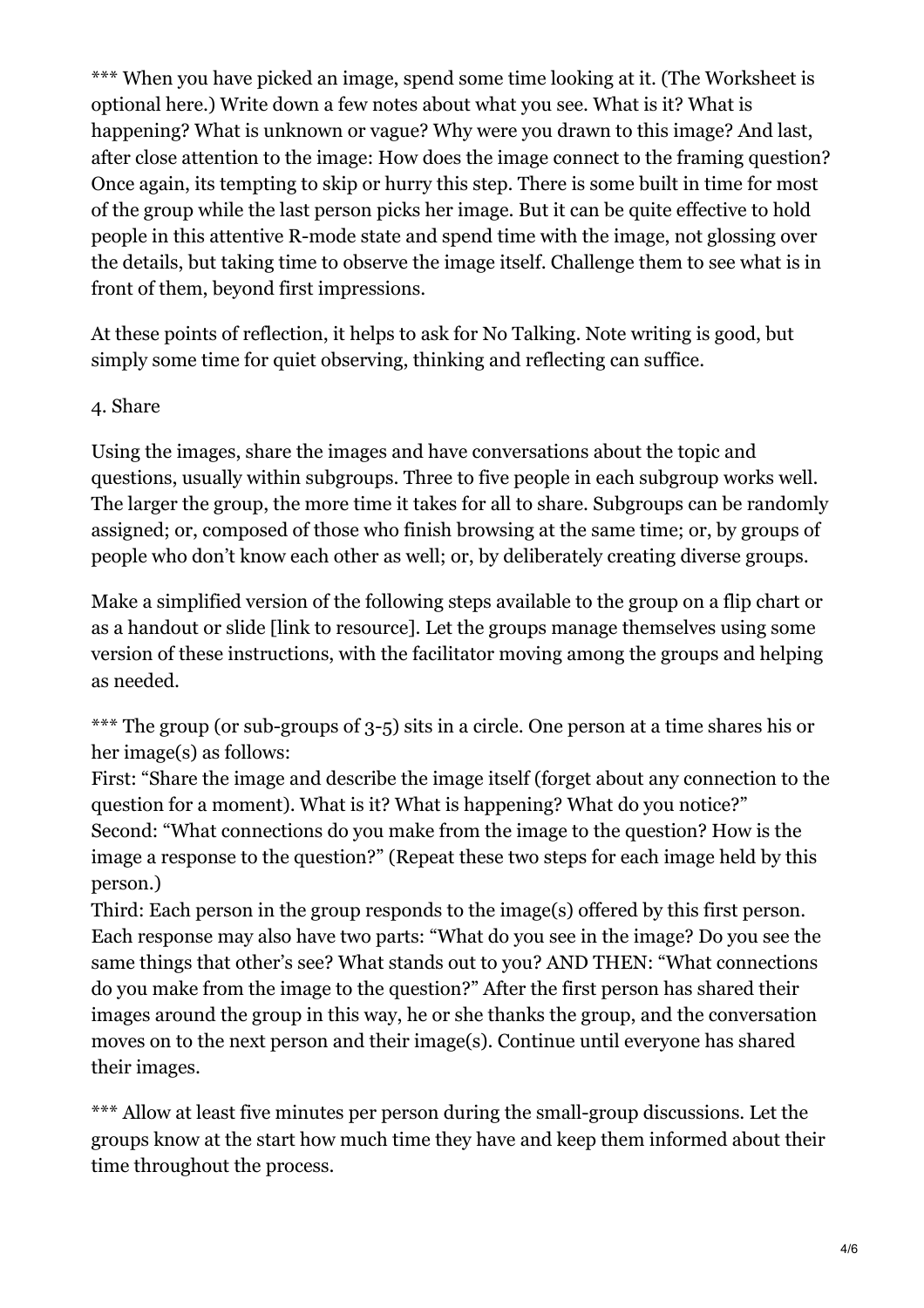\*\*\* Don't solve problems for each other. Don't give or ask for advice. Keep attention on the images, questions, and answers. Explore multiple perspectives and possible meanings.

\*\*\* As time permits, the group should continue talking after the last person has shared their images, discussing patterns and themes and implications. The facilitator should be available to answer questions about the VE process but should not exert too much control over the groups. It's all right if the groups slightly modify or improvise on the instructions.

\*\*\* As they finish, group members should make notes about insights from the conversation, including any shifts in perceptions, insights, or feelings about the topic. (The Visual Explorer Worksheet is for this purpose.)

We call this the Star Model for mediated dialogue.

## 5. Extend

When the initial round of conversations with the images is finished, a momentum is often present, and it works well to extend the conversation in whatever direction is important to the group. The most significant images and metaphors can be reused in ongoing problem solving, invention, and communication. The images lend themselves to cascading to other groups in the same organization, especially in digital form.



\*\*\* Debrief the activity, and continue the conversations as desired. Some key questions to debrief with include: How was that conversation? What happened? What was valuable about the process? Content questions might include: What did you discover about [the topic] from your group? What different points of view were expressed in the small groups? Which images really stood out?

Within this basic sequence of a VE session are options to make the session more useful to participants in the longer term. For example:

\*\*\* Record or transcribe the discussions, preserving the metaphors, the insights, and the images for future reference.

Save the images to use as prompts when the group reconvenes.

Prioritize the most interesting connections or insights. List actions steps for each one. For example, a newly formed team participating in a VE session listed all the metaphors that surfaced during the dialogue that described their mission. It used this list to refine and communicate its mission to outside sponsors, and among its own members.